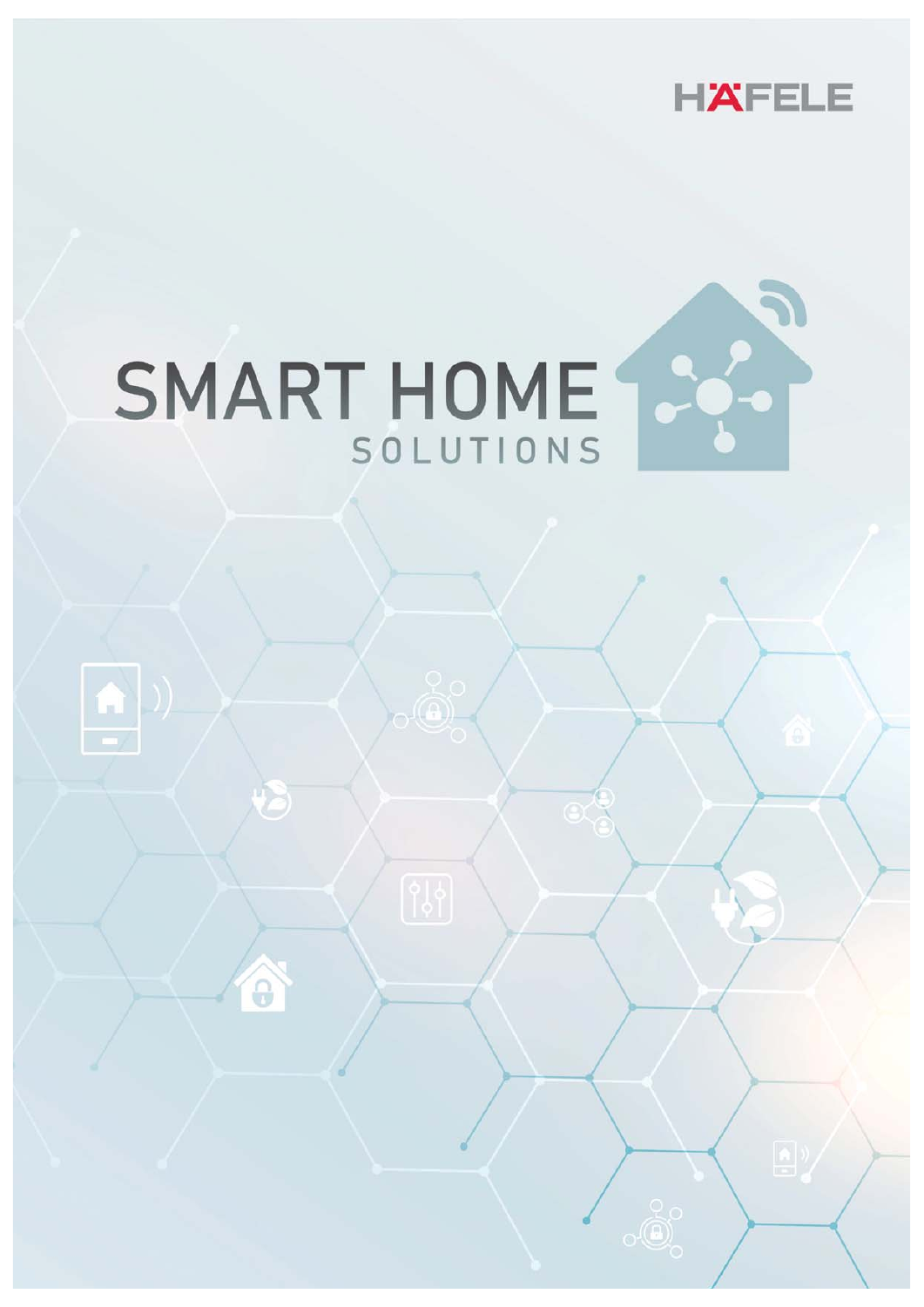# **Häfele Smart Living**

Häfele Smart Living is your personal Smart Home Solution. As the specialists for hardware, we added smart devices, so your Häfele home can serve you even better. We transform your home into a smart home of the future by connecting all essentials, a range of in-house and partnered devices with our reliable IoT (Internet of Things) platform. Your home will always respond quickly and gives you the convenience of using voice commands.

Häfele Smart Living คือคำตอบของบ้านอัจฉริยะส่วนตัวของคุณ เฮเฟเล่ในฐานะผู้เขี่ยวขาญด้านอุปกรณ์ฮาร์ดแวร์อย่างยาวนาน ขอเสนออุปกรณ์อัจฉริยะเพื่อ ให้บ้านของคุณสามารถใช้สอยได้เต็มประสิทธิภาพมากยิ่งขึ้น โดยการเปลี่ยนบ้านของคุณให้เป็นบ้านอัจฉริยะด้วยการเชื่อมต่ออุปกรณ์ภายในที่จำเป็น รวมถึง ้อุปกรณ์ของแบรนด์พันธมิตรเฮเฟเล่ไว้ด้วยกัน ด้วยแพลตฟอร์ม loT (Internet of Things) ที่มีความเสถียร บ้านของคุณจะตอบสนองอย่างรวดเร็วและสะดวก ู<br>สบายมากยิ่งขึ้นด้วยการใช้คำสั่งด้วยเสียง

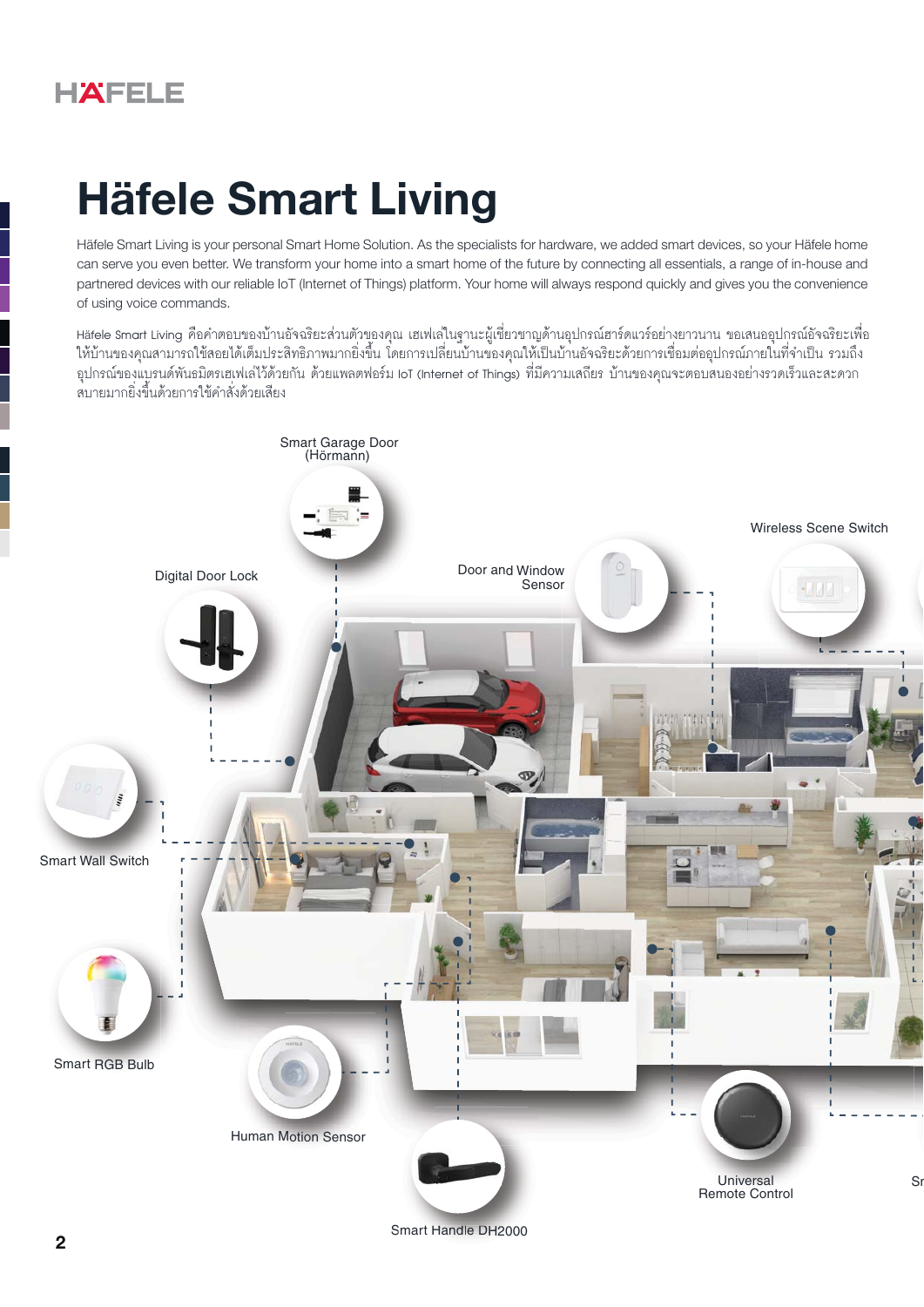

# **What are the benefits?**



**Convenience & Comfort** - All your devices in one place ่ ความสะดวกสบาย - รวมอุปกรณ์ทั้งหมดของคุณในที่เดียว

- ✔ Use timers, sensor or events to automate your home ใช้ตัวจับเวลา, ระบบการทำงานอัตโนมัติหรือเหตุการณ์ต่าง ๆ เพื่อทำให้บ้านของคุณอัจฉริยะขึ้น
- ✔ Recall your favourite room settings with one click เรียกใช้งานการตั้งค่าห้องที่คุณขึ่นขอบได้ด้วยคลิกเดียว



Remote Control - Enjoy piece of mind at any time การควบคุมระยะไกล - ไม่รบกวนความสนุกทุกช่วงเวลา

- $\checkmark$  Easy the life of elderly ง่ายต่อการใช้ชีวิตสำหรับผู้สูงอายุ
- ✔ Stay up-to-date with what's happening at home รู้เหตุการณ์ทั้งหมดที่เกิดขึ้นภายในบ้านของคุณ



Home Security - Feel safe with more control การรักษาความปลอดภัยภายในบ้าน - รู้สึกปลอดภัยด้วยการควบคุม ที่มากขึ้น

- ✔ Control access to doors and check cameras สามารถควบคุมการเปิด-ปิดประตูและการตรวจสอบเหตุการณ์ ผ่านกล้อง
- ► Receive early notification and warnings on your phone รับการแจ้งเตือนล่วงหน้าบนโทรศัพท์ของคุณ



**Energy Saving - A smart setup saves money** การประหยัดพลังงาน - ด้วยการตั้งค่าอัจฉริยะต่าง ๆสามารถข่วยคุณ ประหยัดเงินได้

- ✔ Time your air conditioners and window shades efficiently ตั้งเวลาการทำงานของเครื่องปรับอากาศและผ้าม่านอย่างมี ประสิทธิกาพ
- ✔ No more forgetting to switch off devices ช่วยให้คุณไม่ลืมปิดอุปกรณ์ไฟฟ้าภายในบ้านอีกต่อไป



**Smart Ceiling Light**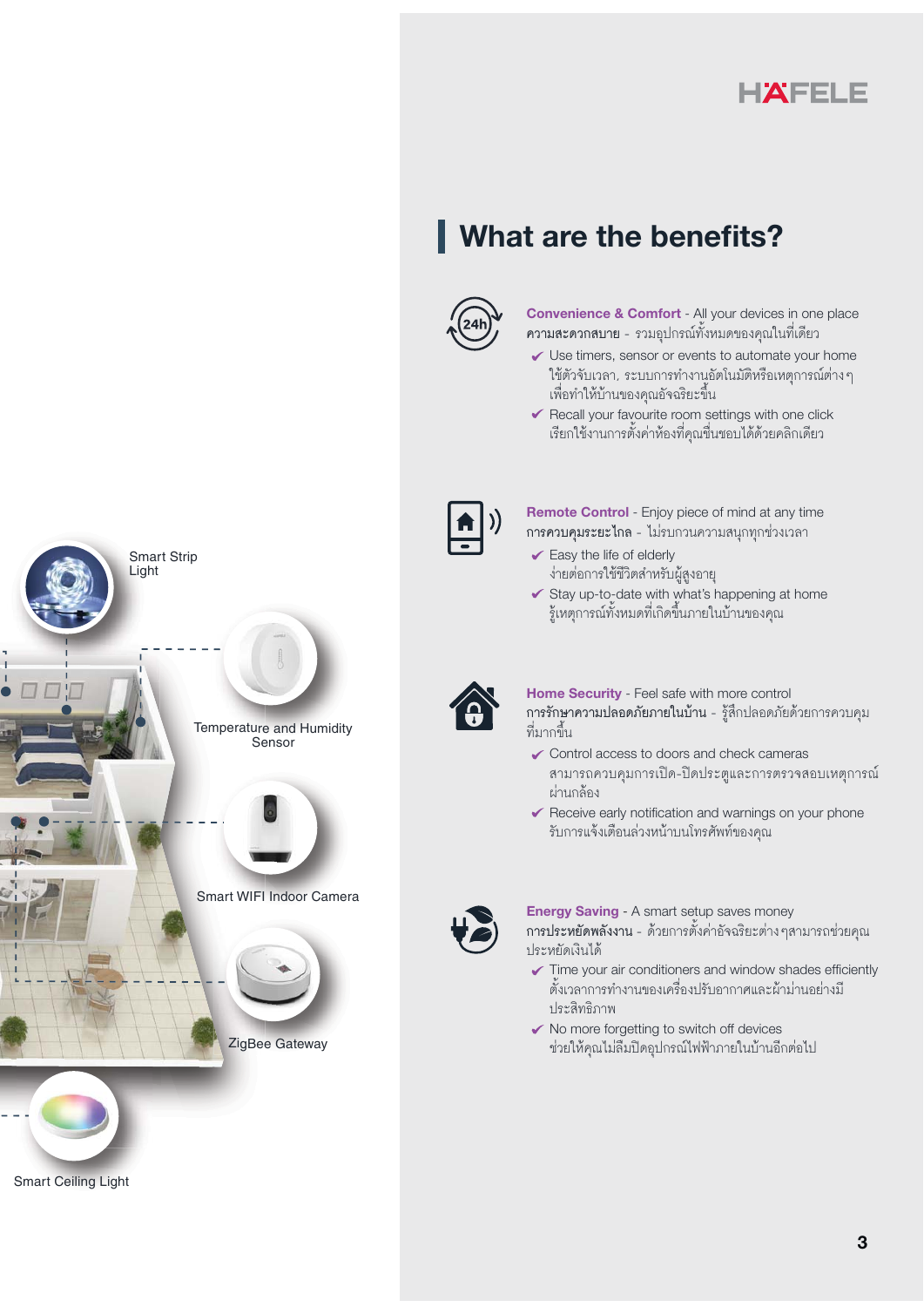# How can I make my home SMART?

### Linked Services: เขื่อมต่ออุปกรณ์ด้วย Google Home

Many brands have their own automation solution. The good news is, most offer a link to 3rd party services like Google Home for basic device control. So you don't need to use too many app's.

ิสมาร์ทโฮมที่ควบคุมอุปกรณ์ได้ทั้งหมด การเขื่อมต่อด้วย Google Home โดยไม่จำเป็นต้องใช้หลาย แอปพลิเคชันอีกต่อไป



Automations: ระบบการทำงานร่วมกันแบบอัตโนมัติของอุปกรณ์ โดยกำหนดเงื่อนไข Based on events, you can define how to set your devices. An event can be triggered by a sensor, schedule or a device status change. Automation will make your home smarter.

่ สามารถตั้งค่าให้อุปกรณ์ต่าง ๆ ทำงานได้โดยอัตโนมัติ โดยการเขื่อมต่ออุปกรณ์ไว้ด้วยเซ็นเซอร์, การระบุเวลาที่ต้องการให้อุปกรณ์ทำงานหรือการเปลี่ยนสถานะของเซ็นเซอร์ต่าง ๆ

### Scenes (Tap-to-Run): การสร้างปุ่มการทำงานแบบลัด

Create one button to set all devices to your favourite setting at once. Just one click and your home is set to e.g. a "movie scene". Scenes can also be triggered by automations.

ึการตั้งค่าโดยการจัดกลุ่มอุปกรณ์ต่างขนิดกันหรือขนิดเดียวให้สามารถทำงานพร้อมกัน โดยการ เรียกใช้งานเพียงปุ่มเดียว นอกจากนี้ยังสามารถสร้างการทำงานร่วมกับอุปกรณ์อื่นๆ ในระบบ การทำงานอัตโนมัติได้อีกด้วย

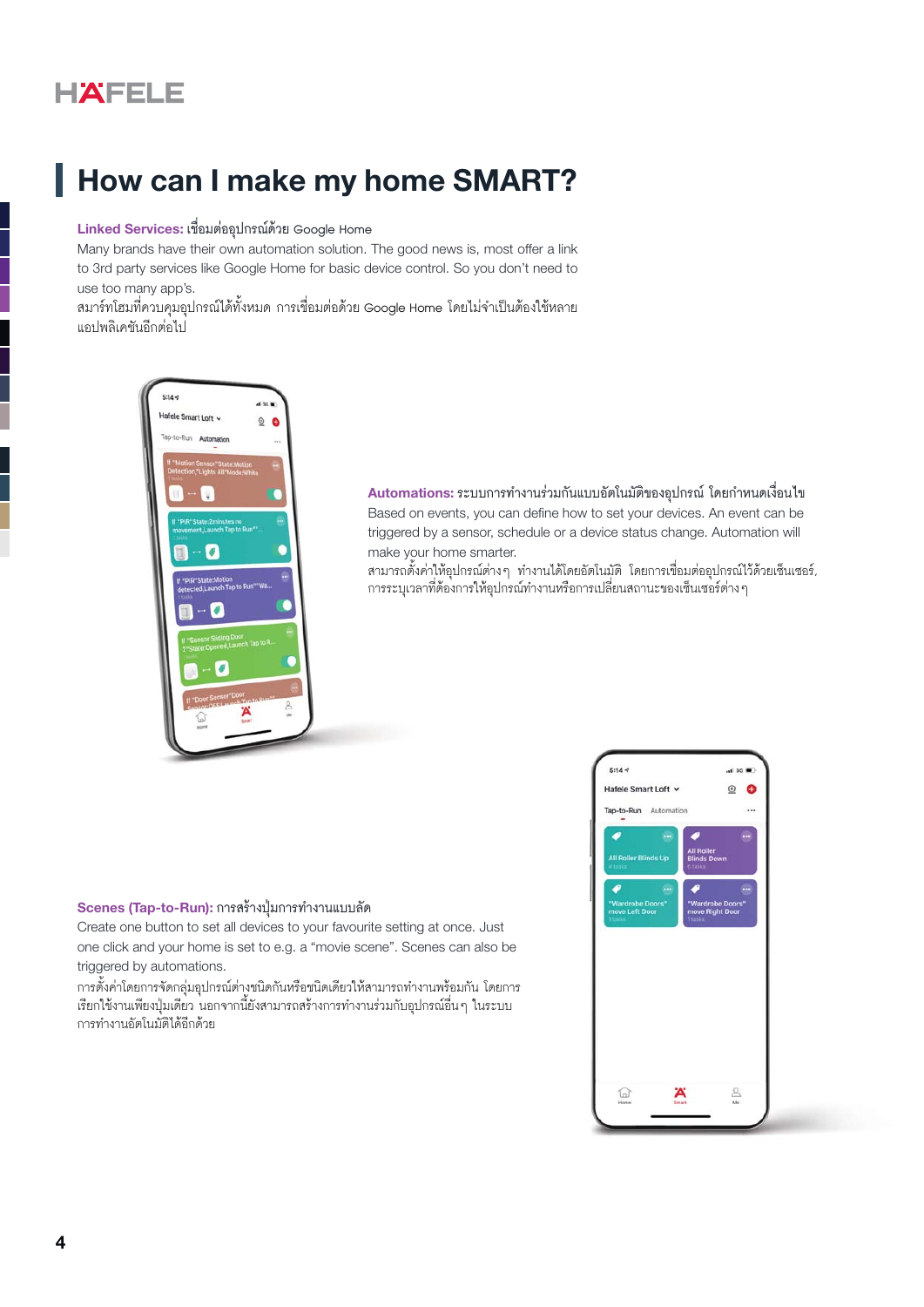

# **How does Voice Control work?**

The Voice Control is provided by Google Home, which is linked with our Häfele Smart Living APP. The steps are: สามารถสั่งการด้วยเสียงผ่าน Google Home ที่เขื่อม ต่อกับ Häfele Smart Living แอป โดยมีขั้นตอนดังต<sup>่</sup>อไปนี้

- 1. Install and setup both smartphone app's ทำการติดตั้งและตั้งค่าแอปพลิเคขันบนสมาร์ทโฟนของคุณ
- 2. Open Google Home App, choose "Works with Google" and select the "Häfele Smart Living" service to link both app's together. ไปยังแอป "Google Home″ แล้วเลือก "Works with Google″ และเลือกเขื่อมต่อ<br>การให้บริการกับ "Häfele Smart Living″ แอป
- 3. Now all Häfele devices, which support Voice Control will show up in Google Home
- ี ตอนนี้อุปกรณ์อัจฉริยะจะรองรับการสั่งการด้วยเสียง และจะปรากฦใน "Google Home" 4. To call your devices in Thai language, you may rename them in Google
	- Home with Thai word. ่ หากต้องการสั่งอุปกรณ์ของคุณด้วยภาษาไทย สามารถทำได้โดยเปลี่ยนชื่ออุปกรณ์ของคุณ<br>เป็นภาษาไทย



**It's best to purchase a smart speaker for easy voice control of devices and music streaming.**

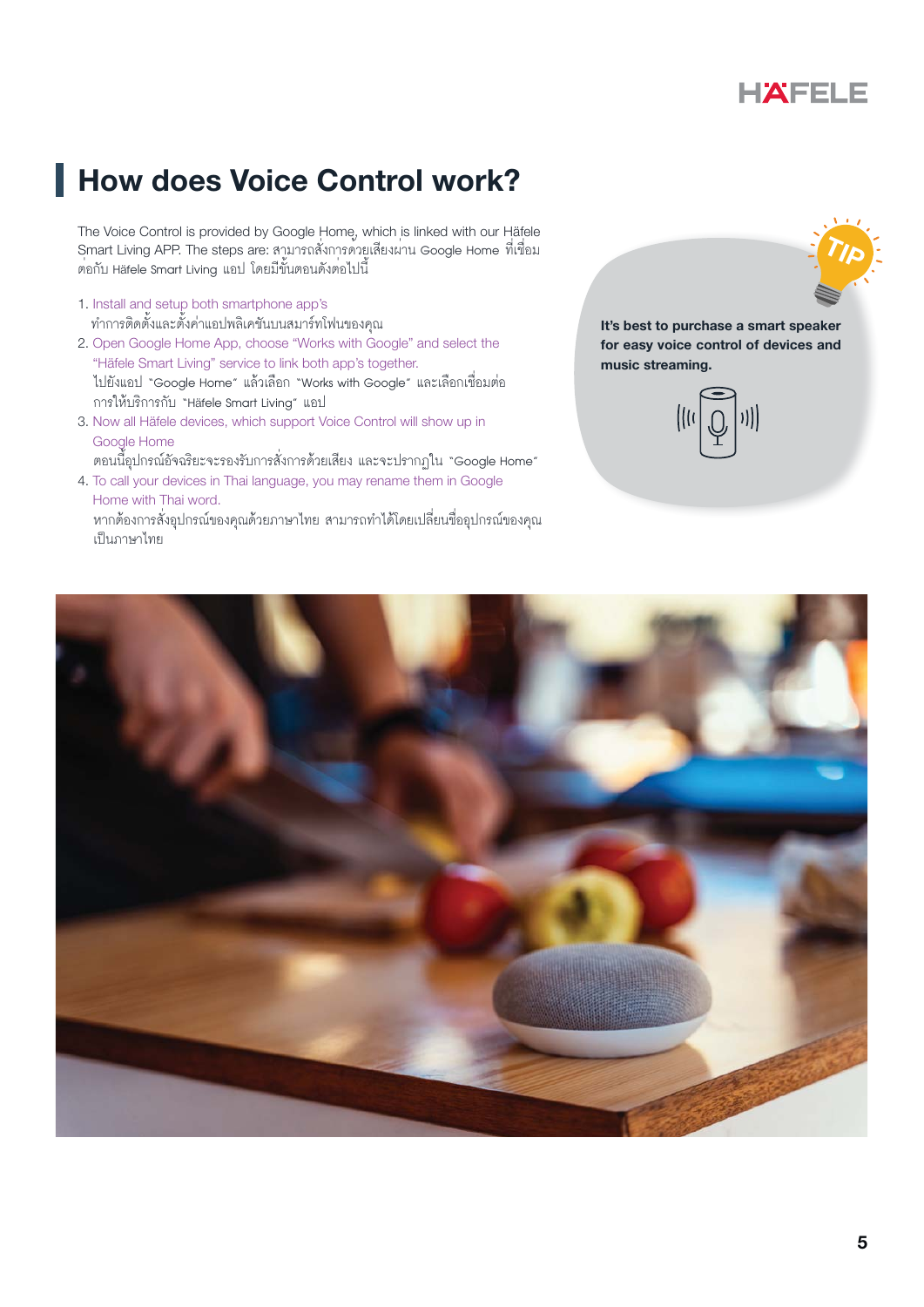# **TECHNOLOGY**

### We are using two wireless standards, here is why

In this setup Wi-Fi movie streaming and internet browsing activity will not directly affect your home automation system on the ZigBee network.

ระบบบ้านอัจฉริยะของ Häfele จะอยู่บนเครือข่ายไร้สาย 2 แบบคือ Wi-Fi และเครือข่าย ZigBee 3.0 ซึ่งการใช้งานอินเทอร์เน็ตในชีวิตประจำวันทั่วไป เช่น การค้นหา ข้อมูล, การถ่ายทอดสดหรือการรับชมภาพยนต์ / วีดีโอผ่านอินเทอร์เน็ตโดยตรงจะไม่ส่งผลต่อการทำงานของอุปกรณ์อัตโนมัติต่างๆ



Optimised for small amounts of data เหมาะสำหรับข้อมูลจำนวนน้อย Needs a gateway device ์ ต้องการเกตเวย์ในการเชื่อมต่ออุปกรณ์ต่าง ๆ ในการใชงาน

Many devices slow down the network

การเขื่อมต่อกับอุปกรณ์จำนวนมากทำให้เครือข่ายข้าลง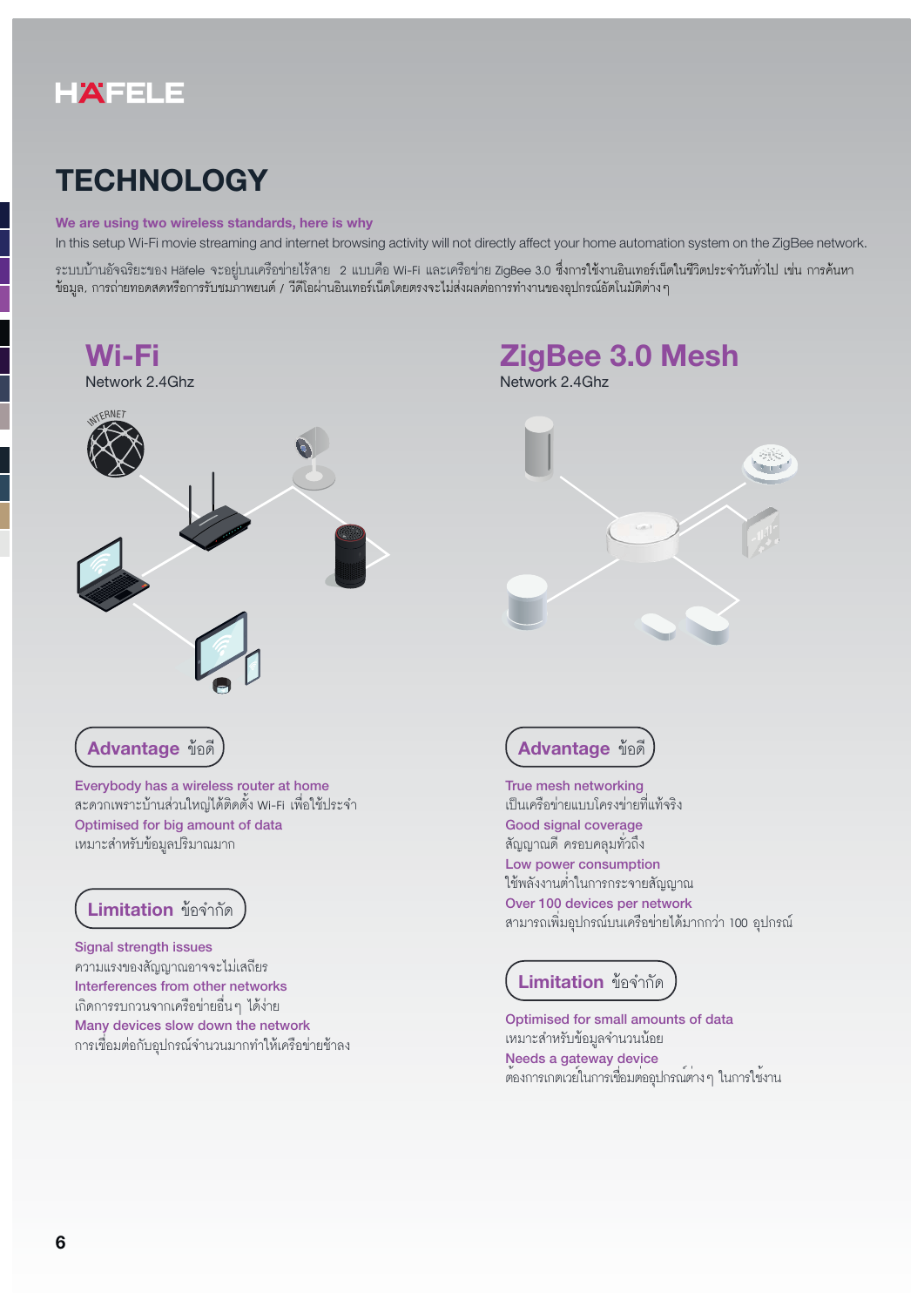

### **ZigBee Gateway**

The smart gateway is the control center of the ZigBee device, and users can design and implement intelligent application scenarios by adding ZigBee devices.

้อุปกรณ์ที่ทำหน้าที่เป็นศูนย์รวมการเชื่อมต่อระบบของอุปกรณ์ ZigBee เพื่อให้ ้อุปกรณ์ทุกขึ้นสามารถทำงานร่วมกันโดยอัตโนมัติ

### **Product parameters**

| Cat. No.             | 985.03.006                        |
|----------------------|-----------------------------------|
| <b>Size</b>          | $Q70 \times 30$ mm                |
| Working humidity     | 5%-90%RH (No condensation)        |
| Working temperature  | $-10^{\circ}$ C~45°C              |
| Power input          | DC 5V/1A Micro USB                |
| Wireless range       | 10-30 m (Affected by environment) |
| Communication method | WiFi $2.4$ GHz                    |
| Max. device          | Up to 128 devices                 |
|                      |                                   |





#### **Combination recommendation**



Door and window sensor  $+$  light switch  $=$ intelligent lighting

### Door and Window Sensor

Door and window sensors detect the opening or closing of doors and windows, and design and implement intelligent application scenarios in combination with other devices.

อุปกรณ์ตรวจจับการเปิด-ปิด ประตู/หน้าต่าง เพื่อเขื่อมต่อหรือสั่งงานไปยัง ์ อุปกรณ์อื่น ๆ ให้ทำงานอัตโนมัติเมื่อมีการเปิด-ปิด ประตู/หน้าต่าง เช่น เปิดไฟ ้เมื่อมีการเปิดประตู

| 985.03.003                             |
|----------------------------------------|
| $35 \times 10 \times 10$ mm            |
| $60 \times 27 \times 10$ mm            |
| 5%-90%RH (No condensation)             |
| $-10^{\circ}$ C $\sim$ 45 $^{\circ}$ C |
| CR2032 button battery                  |
| ZigBee Mesh                            |
|                                        |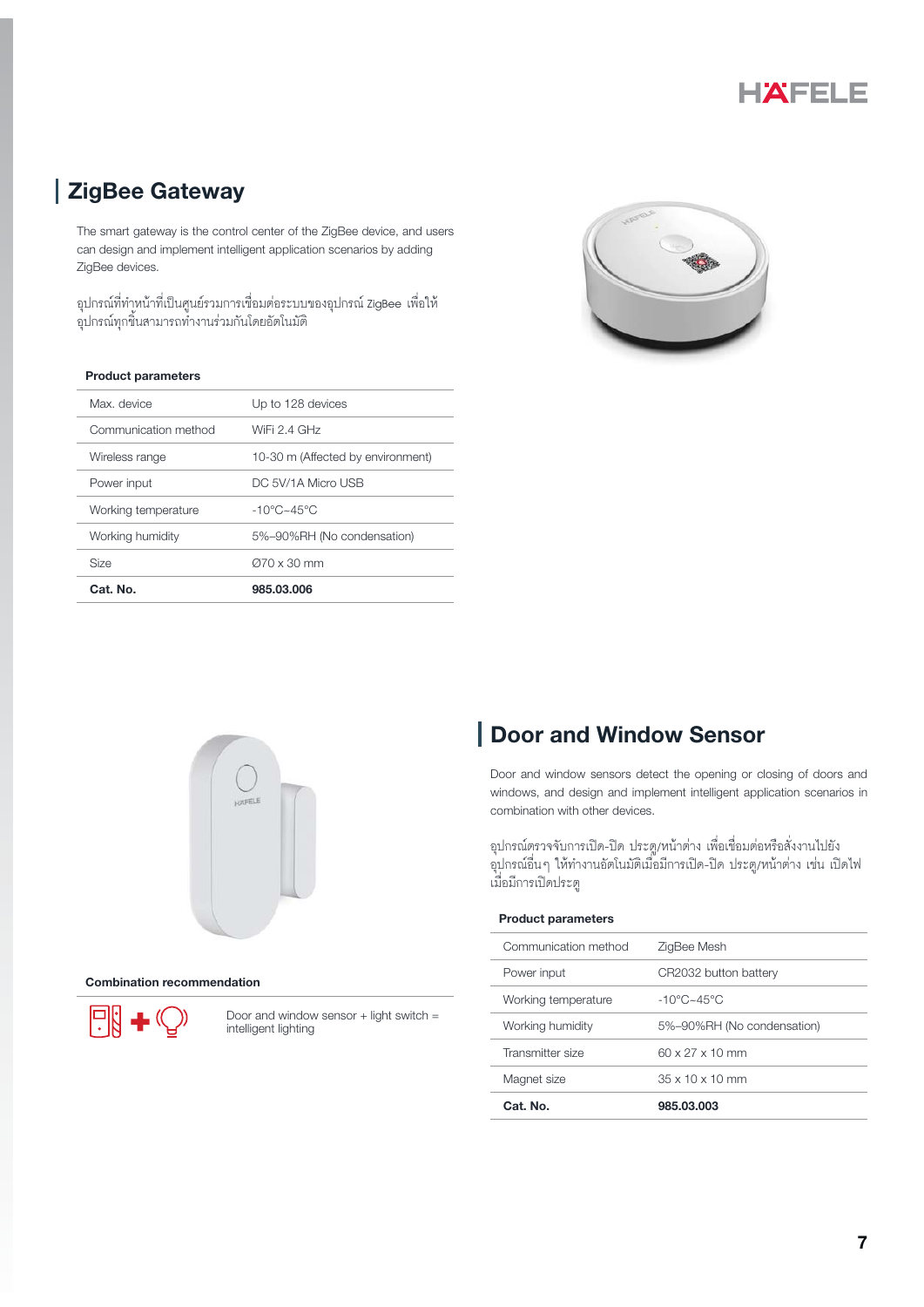

### **Human Motion Sensor**

The human motion sensor detects the movement of people or animals in the environment through infrared and can trigger a switch to design and realize intelligent application scenarios.

้ อุปกรณ์ตรวจจับการเคลื่อนไหว เพื่อสั่งงานอุปกรณ์อื่นๆ ให้ทำงานอัตโนมัติ ้เมื่อพบความเคลื่อนไหว เช่น เปิดไฟเมื่อมีคนเดินผ่าน

### **Product parameters**

| Cat. No.             | 985.03.004                             |
|----------------------|----------------------------------------|
| <b>Size</b>          | 048 x 27 mm                            |
| Working humidity     | 5%-90%RH (No condensation)             |
| Working temperature  | $-10^{\circ}$ C $\sim$ 45 $^{\circ}$ C |
| Power input          | CR2450 button battery                  |
| Detection range      | 120 $^{\circ}$ , 10 m                  |
| Communication method | ZigBee Mesh                            |
|                      |                                        |



#### **Combination recommendation**



Human motion + door sensor + universal remote control = air conditioner-home/leave mode: automatic on/off



#### **Combination recommendation**



Automatic control, intelligent adjustment of temperature and humidity

### Temperature and Humidity Sensor

The sensor will detect the temperature and humidity in the installation area. It supports history data and can be used to trigger actions based on set points through APP, and other products to achieve automated scenarios.

์ อุปกรณ์ตรวจวัดอุณหภูมิและความขึ้นภายในแบบเรียลไทม์ โดยแสดงผ่าน ู<br>แอปพลิเคชัน พร้อมแจ้งเตือนเมื่อมีอุณภูมิหรือความขึ้นที่ไม่ปกติ และทำงาน ้ร่วมกับอุปกรณ์อื่น ที่สามารถสั่งปรับอุณหภูมิและความขึ้นได้

| $O$ 45 x 13 mm                                       |
|------------------------------------------------------|
| 0-100%RH (No condensation)                           |
| $-20^{\circ}$ C $-60^{\circ}$ C. $\pm 0.3^{\circ}$ C |
| CR2450 button battery                                |
| ZigBee Mesh                                          |
|                                                      |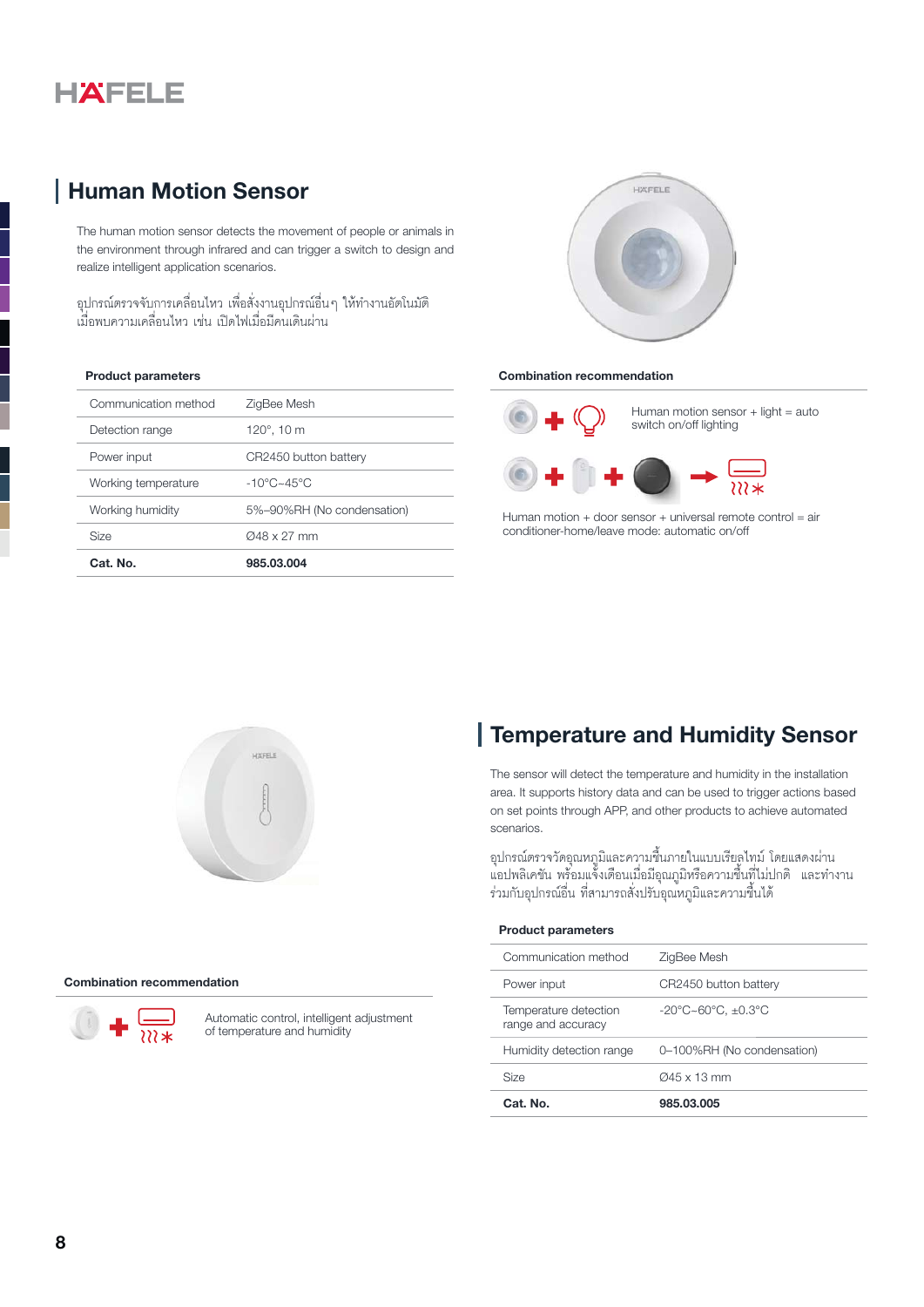

### **Wireless Scene Switch**

Very helpful to easily trigger any customized home automation action, such as "on/off" a device on "set a scene". The buttons support three and four switch modes of single click, double click and long press.

้สวิตซ์อัจฉริยะที่เขื่อมต่อการตั้งค่าแบบกำหนดเองได้ หรือการตั้งค่าเหตุการณ์ ้ด้วยโหมดคลิกเดียว ดับเบิลคลิกและกดแบบยาว ที่มาพร้อมแหล่งจ่ายไฟ แบตเตอรี่และปุ่มกดแบบสัมผัสที่ง่ายต่อการควบคุมและสามารถควบคุมได้หลาก หลายอุปกรณ์สมาร์ท

### **Product parameters**

| Cat. No.             | 820.17.015                      |
|----------------------|---------------------------------|
| Size                 | $120 \times 70 \times 10$ mm    |
| Material             | Plastic ABS                     |
| Power input          | CR2032 button battery           |
| Working temperature  | $0^{\circ}$ C~40 $^{\circ}$ C   |
| Control buttons      | 3 gang                          |
| Switch mode          | Click, double click, long press |
| Communication method | ZigBee Mesh                     |
|                      |                                 |





#### **Combination recommendation**



Human motion sensor + door sensor + universal remote control + air conditioner = home/leave mode, automatic switch device

### Universal Remote Control

The infrared home appliance controller can control devices such as TVs and air conditioners through Häfele Smart Living APPs, automation scenes or voice control.

อุปกรณ์อินฟราเรดควบคุมเครื่องใช้ไฟฟ้าภายในบ้านที่สามารถควบคุมหรือสั่ง ึ่งานอปกรณ์ที่มีรีโมทคอนโทรลอินฟราเรดให้ทำงานอัตโนมัติ เข่น ทีวีและเครื่อง ปรับอากาศ ผ่านแอปพลิเคขัน และรองรับการสั่งการด้วยเสียง

| Cat. No.              | 985.03.007                                                                         |
|-----------------------|------------------------------------------------------------------------------------|
| Size                  | 078 x 27 mm                                                                        |
| Infrared distance     | Up to 8 m in line-of-sight                                                         |
| Working environment   | Working temperature: 0°C~50°C;<br>Working humidity: 5%-85% RH<br>(no condensation) |
| Infrared remote angle | $360^\circ$                                                                        |
| Maximum devices       | Up to 20 devices                                                                   |
| Power input           | 5V DC 1A Micro USB                                                                 |
| Communication method  | WiFi 2.4 GHz                                                                       |
|                       |                                                                                    |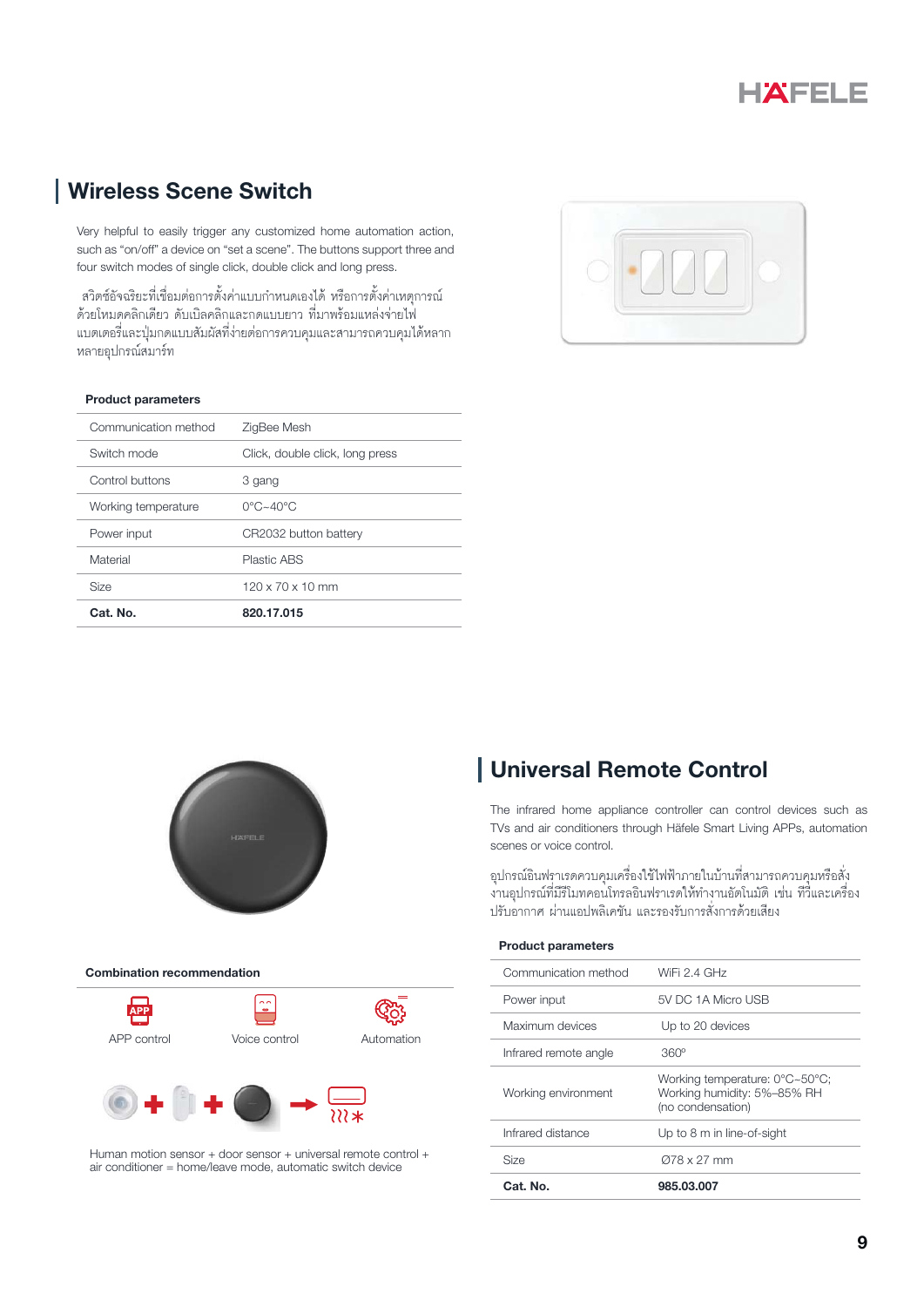

### **Smart RGB Bulb**

Add colour and atmosphere to your home with coloured lights. The smart bulb is controlled via smartphone automation scenes or voice. Individual bulbs can be grouped together to adjust the colour and brightness to your liking.

้เพิ่มสีสันและบรรยากาศให้บ้านของคุณด้วยหลอดไฟสี ที่สามารถควบคุมผ่าน ้ สมาร์ทโฟนหรือผู้ช่วยการสั่งการด้วยเสียง อีกทั้งยังสามารถจัดกลุ่มของหลอดไฟ ี ทั้งหมด เพื่อปรับสีสันต่างๆและสามารถปรับความสว่างได้ตามที่คุณต้องการ

#### **Product parameters**

| Power consumption    | 9W                   |
|----------------------|----------------------|
| Communication method | WiFi 2.4GHz          |
| Power input          | AC220-240V, 50/60 Hz |
| Lumens (Im)          | 800                  |
| Lamp base            | F <sub>27</sub>      |
| Life time            | 20,000 hr            |
| Size                 | 060 x 122 mm         |
| Cat. No.             | 498.51.900           |



### **Combination recommendation**











#### **Combination recommendation**

**API** 







Door sensor + Smart ceiling light = Automatic on/off

### **Smart Ceiling Light**

Add colour and atmosphere to your home with coloured lights. The Smart ceiling light is controlled by smartphone automation scenes or voice. Individual lights can be grouped together to adjust the colour and brightness to your liking.

้ เพิ่มสีสันและบรรยากาศให้บ้านของคุณด้วยหลอดไฟเพดานสี ที่สามารถควบคุม เม่านสมาร์ทโฟนหรือผู้ช่วยการสั่งการด้วยเสียง อีกทั้งยังสามารถจัดกลุ่มของไพ่ ี เพดานสีทั้งหมด เพื่อปรับสีสันต่างๆได้ และสามารถปรับความสว่างได้ตาม ที่คุณต้องการ

| <b>Product parameters</b> |                     |
|---------------------------|---------------------|
| Power consumption         | 24W                 |
| Communication method      | WiFi 2.4GHz         |
| Power input               | AC100-240V,50/60Hz  |
| Lumens (Im)               | 2,200               |
| IP Rating                 | 54                  |
| I ife time                | 20,000 hr           |
| <b>Size</b>               | $Q300 \times 40$ mm |
| Cat. No.                  | 498.51.170          |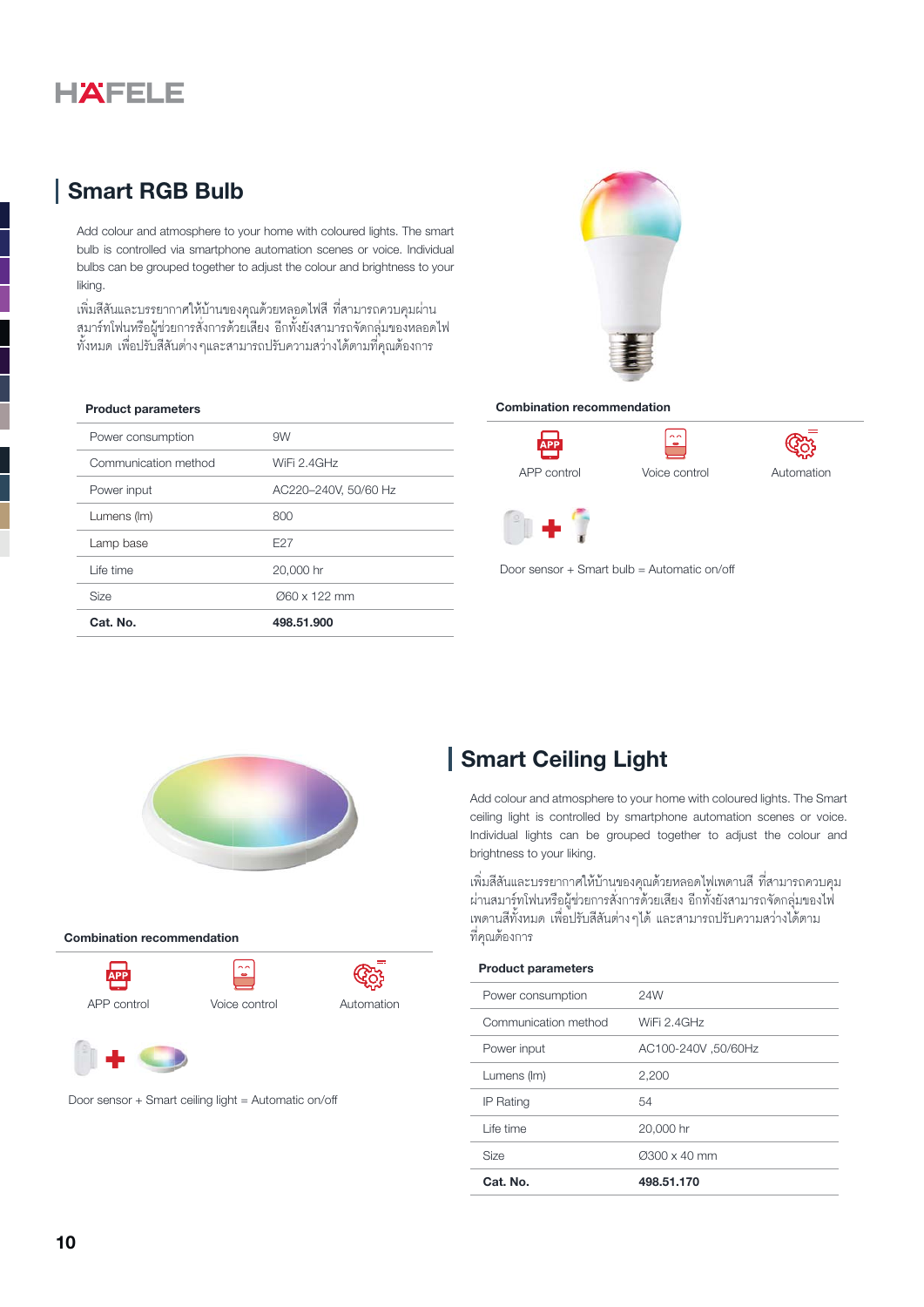

### **Smart Strip Light**

Add colour and atmosphere to your home with coloured lights. The strip light is controlled via smartphone automation scenes or voice. Individual bulbs can be grouped together to adjust the colour and brightness to your liking.

้ เพิ่มสีสันและบรรยากาศให้บ้านของคุณด้วยไฟเส้นอัจฉริยะที่สามารถควบคุมผ่าน ่ สมาร์ทโฟนหรือผู้ข่วยการสั่งการด้วยเสียง อีกทั้งยังสามารถจัดกลุ่มของไฟเส้น ้อัจฉริยะทั้งหมด เพื่อปรับสีสันต่าง ๆได้และสามารถปรับความสว่างได้ตาม ที่คุณต้องการ

#### **Product parameters**

| Cat. No.                  | 498.51.162                                       |
|---------------------------|--------------------------------------------------|
| LED Size                  | W12 x L5,000 mm                                  |
| LED OTY                   | 150 LEDs $/$ 5m                                  |
| <b>Size</b>               | $71 \times 32 \times 13.5$ mm                    |
| I ife time                | 20,000 hr                                        |
| Adapter output            | <b>DC12V.2A</b>                                  |
| Power input               | With EU plug-in adapter,<br>AC100-240V, 50/60 Hz |
| Communication method      | WiFi 2.4GHz                                      |
| Standby power consumption | 4.8 W/m. Max. 24 W                               |
|                           |                                                  |



#### **Combination recommendation**











**Features** 

**ABP** APP control



Micro SD card (Optional)

2 way communicate





Motion Detection

### **Smart WIFI Indoor Camera**

Without the need for a hub, enjoy quick and easy set-up. Group multiple cameras in one or various rooms of your home and you'll be able to control them all at once or independently.

การตั้งค่าที่ง่ายและรวดเร็วโดยไม่ต้องใช้ฮับ ที่คุณสามารถจัดกลุ่มกล้องทีละ หลาย ๆตัวภายในห้องเดียวกันหรือต่างห้อง เพื่อง่ายต่อการควบคุม ไม่ว่าจะ ควบคุมทีละตัว หรือทีละหลายๆตัวไปพร้อมกัน

| <b>Product parameters</b> |                                         |
|---------------------------|-----------------------------------------|
| Resolution                | Full HD 1,080 p                         |
| Adjust angle              | Tilt -10-75°, Pan 0-355°                |
| Night vision              | Up to 10 m (32ft) with Motion Detection |
| Audio                     | Two-way                                 |
| Power input               | DC 5V/1A Micro USB                      |
| Image sensor              | 2 Megapixel CMOS, angle 105°            |
| Storage                   | Support Micro SD card (Max.128 GB)      |
| Communication<br>method   | WiFi 2.4 GHz                            |
| Material/colour           | ABS plastic/white                       |
| Size                      | 64 x 64 x 96 mm                         |
| Cat. No.                  | 985.03.000                              |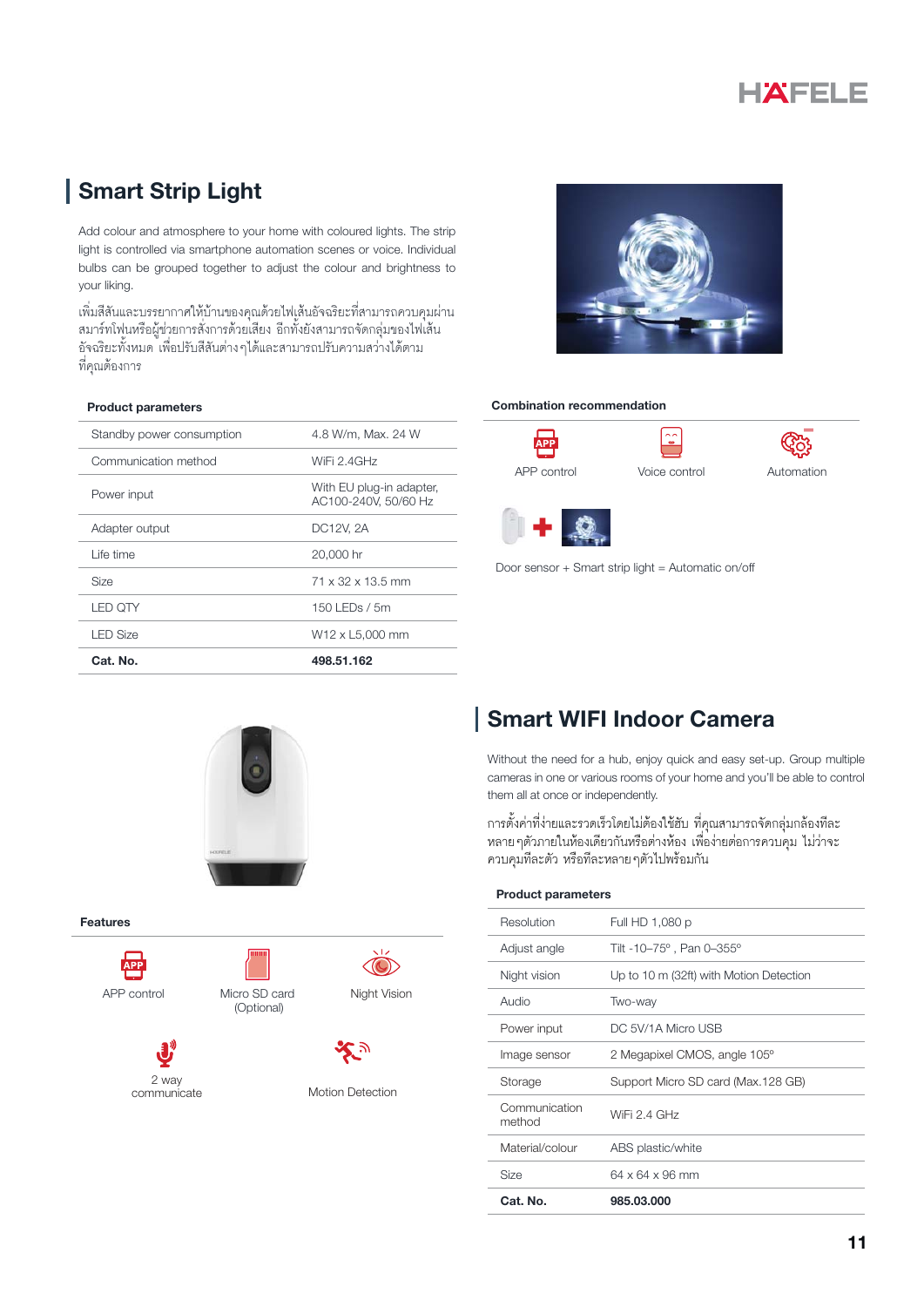

### **Digital Door Lock (DL7100)**

The smart door lock delivers safety and convenience. You can choose the unlock method by password, key card, fingerprint or APP. It is also possible to check access records and alarms of this lock as well.

ชุดล็อคประตูระบบดิจิตอล ที่มาพร้อมความปลอดภัยและความสะดวกสบาย ที่คุณสามารถเลือกวิธีการปลดล็อคได้ด้วยรหัสผ่าน คีย์การ์ด ลายนิ้วมือ หรือการปลดล็อคผ่านแอปพลิเคชัน อีกทั้งยังสามารถบันทึกการปลดล็อคได้อีก ด้วย

#### **Product parameters**

| Cat. No.                        | 912.05.938 (ZigBee module)                                           |
|---------------------------------|----------------------------------------------------------------------|
| Cat. No.                        | 912.05.935 (Big mortise lock)                                        |
| Cat. No.                        | 912.05.934 (Small mortise lock)                                      |
| Size                            | 64 x 283 x 27 mm                                                     |
| Material / color                | Aluminium, Acrylic material / black                                  |
| Power input                     | Alkaline Battery 1.5 V AA (4 pcs.)                                   |
| Access capacity                 | Up to 50 passwords,<br>Up to 50 key cards,<br>Up to 100 fingerprints |
| Suitable door leaf<br>thickness | $35 - 50$ mm                                                         |
| Communication method            | ZigBee Mesh                                                          |
|                                 |                                                                      |



#### **Features**



Password

圆

Keycard



### **Smart Handle (DH2000)**

Simple to install, this smart handle delivers safety and convenience. You can choose the unlock method by fingerprint, Bluetooth APP or mechanical key.

Note: The APP unlock via Bluetooth works in proximity of 1-5 m only, if no Bluetooth gateway is used (Order separately).

ขุดล็อคประตูระบบดิจิตอลที่มอบความปลอดภัยและความสะดวกสบาย คุณ สามารถเลือกวิธีการปลดล็อคอย่างรวดเร็วและแม่นยำ ได้ด้วยลายนิ้วมือ,บลูทูธ คีย์ ผ่านแอปพลิเคชัน หรือกุญแจสำหรับเปิดประตูกรณีฉุกเฉิน ข้อแนะนำ: การปลดล็อคผ่านแอปพลิเคชัน ทำได้ในระยะ 1-5 เมตร ในกรณีไม่ ได้ติดตั้งอุปกรณ์เกตเวย์ที่ใช้ในการส่งสัญญาณ (มีจำหน่ายทั่วไป)

### **Product parameters**

| Cat. No.                        | 912.20.770                          |
|---------------------------------|-------------------------------------|
| Suitable door leaf<br>thickness | $32 - 50$ mm                        |
| <b>Size</b>                     | 69 x 149 x 27 mm                    |
| Material/colour                 | Aluminium, Acrylic material / black |
| Access capacity                 | Up to 20 fingerprints               |
| Power input                     | Alkaline battery 1.5V AAA (4 pcs.)  |
| Communication method            | <b>Bluetooth</b>                    |
|                                 |                                     |



**Features** 



Fingerprints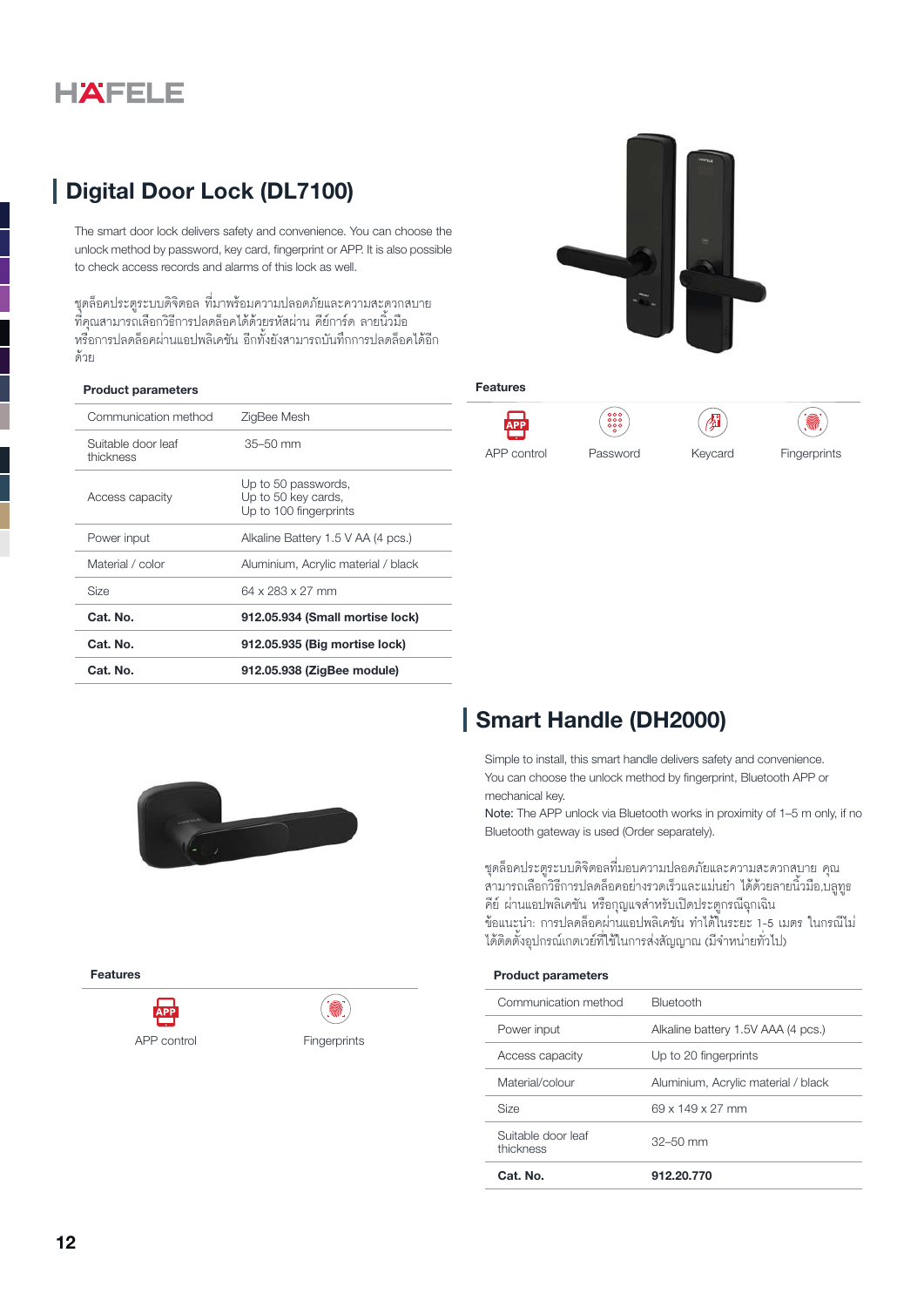

### **Smart Wall Switch**

The intelligent switch controls the lighting equipment via smartphone or manual control. The APP displays the current status of the switch and allows timing schedules or voice control.

สวิตข์ไฟอัจฉริยะควบคุมอุปกรณ์งส่องสว่างผ่านการควบคุมผ่านสมาร์ทโฟน หรือเลือกการควบคุมเองได้ โดยแอปพลิเคขันจะแสดงสถานะปัจจุบันของสวิตข์ แบบเรียลไทม์ สามารถตั้งเวลาอัตโนมัติและรองรับการสั่งการด้วยเสียง

#### **Product parameters**

| Cat. No.             | 820.71.013 (3 gang)           |
|----------------------|-------------------------------|
| Cat. No.             | 820.71.012 (2 gang)           |
| Cat. No.             | 820.17.014 (1 gang)           |
| <b>Size</b>          | $120 \times 74 \times 38$ mm  |
| Housing material     | PC, flame retardant           |
| Panel material       | Tempered glass                |
| Maximum load         | 500 W (per gang)              |
| Working temperature  | $0^{\circ}$ C-40 $^{\circ}$ C |
| Power input          | AC100V - 240V, 50/60Hz        |
| Communication method | ZigBee Mesh                   |
|                      |                               |



#### **Features**



Voice control





Features

**APP** APP control





### **WIFI Smart Plug**

The Smart plugs make it easy to manage your electronic devices anywhere with your smartphone. Switch devices on/off by APP, schedule, automation scenes or voice control.

ปลั๊กไฟอัจฉริยะไร้สาย ใช้ควบคุมอุปกรณ์ไฟฟ้า สามารถสั่งเปิดปิดอุปกรณ์ด้วย ่ สมาร์ทโฟน ไม่ว่าอยู่ที่ไหนก็สามารถสั่งการได้เพียงมีอินเทอร์เน็ต และรองรับการ สั่งการด้วยเสียง

| Cat. No.             | 822.71.031                     |
|----------------------|--------------------------------|
| Size                 | $\varnothing$ 53 x 50 mm       |
| Maximum load current | 10A                            |
| Working temperature  | $20^{\circ}$ C-50 $^{\circ}$ C |
| Power input          | AC100-240V, 50/60 Hz           |
| Communication method | <b>WIFI 2.4 GHz</b>            |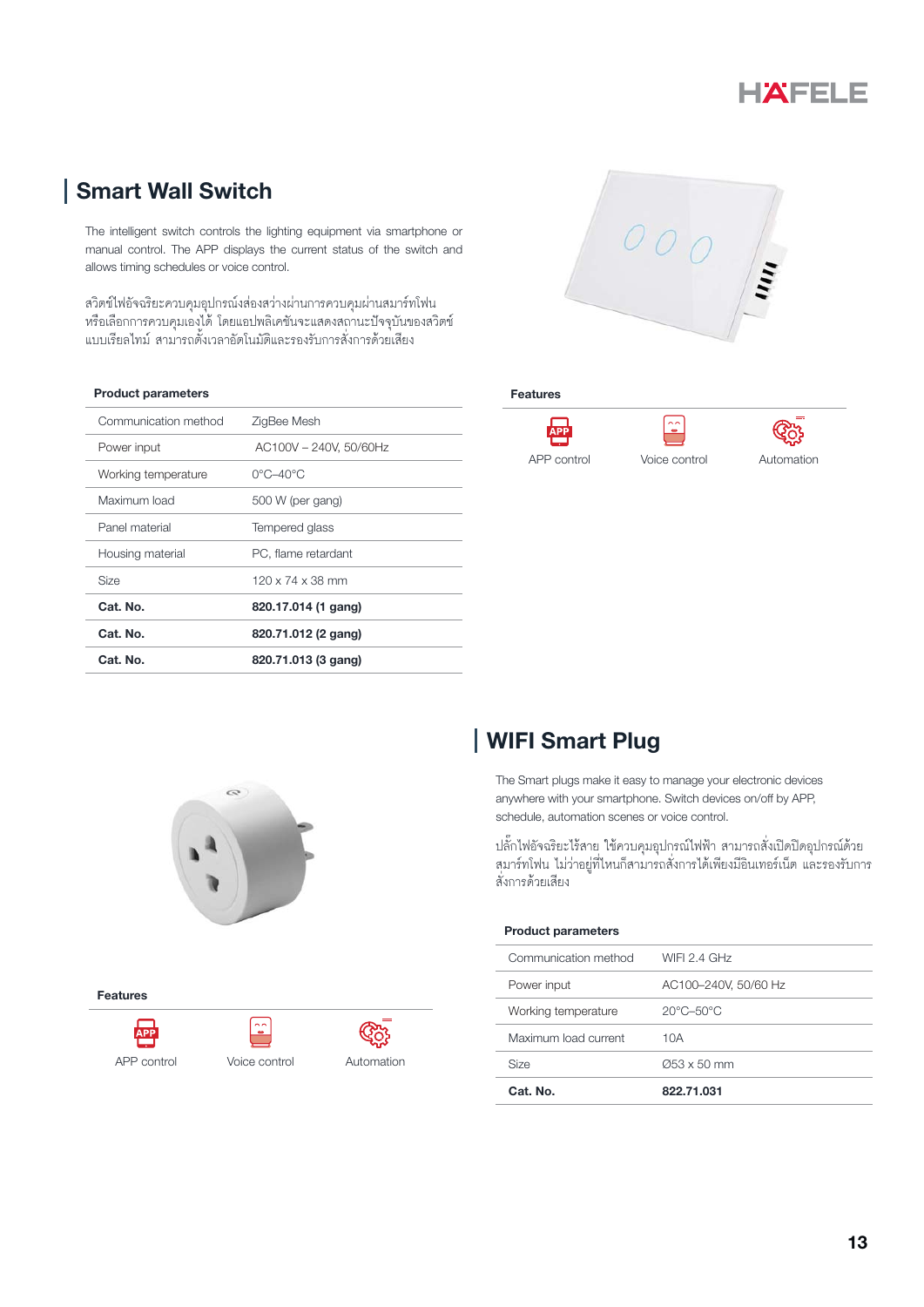

### **Premium WIFI Air Purifier**

This WIFI enabled premium Air purifier provides effective protection against air pollutions. Such as PM10 and PM2.5, bacteria and odours. Smart APP control enables automatic scheduling, automation scenes and voice control.

้อุปกรณ์ที่ช่วยกรองอากาศภายในบ้านพักอาศัย ป้องกันมลพิษในอากาศ เช่น ้ฝุ่นละอองต่างๆ เขื้อแบคทีเรีย และกลิ่นอันไม่พึงประสงค์ได้อย่างมีประสิทธิภาพ ้ด้วยเครื่องฟอกอากาศที่มาพร้อมกับฟังก์ขันเขื่อมต่อกับสมาร์ทโฟน สามารถ ควบคุมผ่านแอปพลิเคชันและรองรับการสั่งการด้วยเสียง

#### **Product parameters**

| Cat. No.             | 495.38.995                           |
|----------------------|--------------------------------------|
| <b>Size</b>          | 218 x 218 x 450 mm                   |
| CADR                 | $230 \text{ m}^3/h$                  |
| Noise level          | Min. 30 dB (Low), Max. 58 dB (Turbo) |
| Effective area       | 30 sam                               |
| Power consumption    | 45 W                                 |
| Power input          | AC100-240V, 50/60 Hz                 |
| Communication method | WIFI $2.4$ GHz                       |



### **Features**









**Features** 

APP control



### **Smart Drip Coffee Maker**

With a Smart drip coffee maker, you can brew a pot or cup of coffee every morning before getting out of bed. An effective option to start brews and adjust setting on mobile APP to craft a perfect cup of coffee.

้เครื่องขงกาแฟดริปอัจฉริยะ ตัวข่วยที่จะทำให้การขงกาแฟของคุณง่ายขึ้นโดย ์ สั่งการผ่านสมาร์ทโฟนได้ทุกที่ทุกเวลา และสามารถตั้งเวลาเป็นรายสัปดาห์ได้ ้กีกทั้งยังสามารถสั่งเปิดปิดวัตโนมัติผ่านแกปพลิเคขัน

| Cat. No.             | 495.19.602                          |
|----------------------|-------------------------------------|
| Product size         | 205 x 225 x 345 mm                  |
| Capacity             | 12–15 cups (1.8 L)                  |
| Material / color     | Aluminium, Acrylic material / black |
| Coffee type          | Ground (brewed coffee)              |
| Power consumption    | 1.000 W                             |
| Power input          | AC220-240V, 50/60 Hz                |
| Communication method | WIFL $2.4$ GHz                      |
|                      |                                     |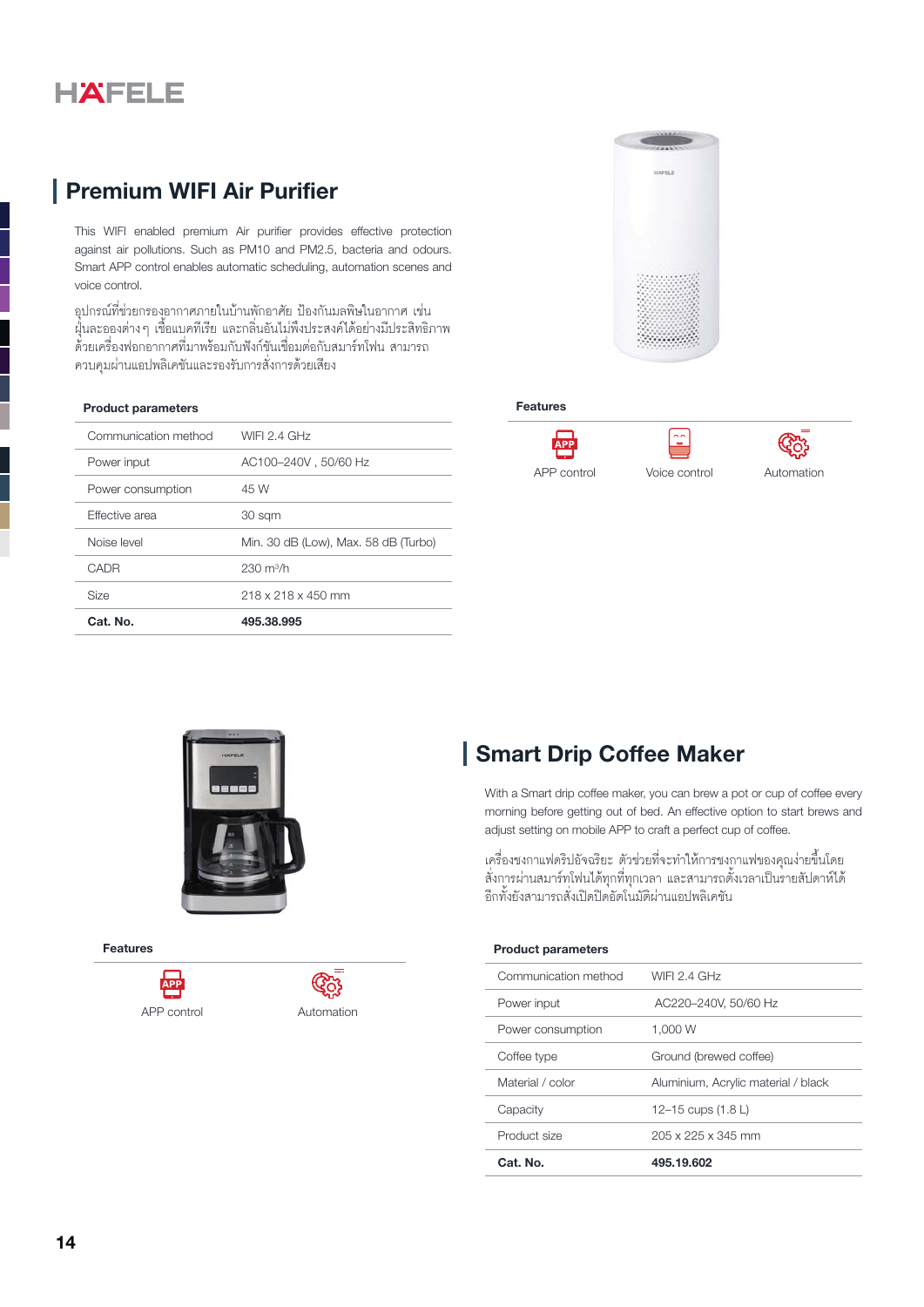### **Smart Garage Door**

Sectional garage doors with smart control. Combine your garage door with a smart controller to remote unlock via APP or automation scenes and voice control.

อุปกรณ์ควบคุมเครื่องเปิดปิดประตูโรงรถอัจฉริยะ เพื่อควบคุมการเปิดปิดประตู<br>โรงรถของคุณได้ง่ายและสะดวกสบาย ผ่านแอปพลิเคขันหรือการสั่งการด้วยเสียง

### **Product parameters**

| Communication method  | <b>WIFL 2.4 GHz</b>         |
|-----------------------|-----------------------------|
| Power input           | AC100-240V, 50/60 Hz        |
| Operating temperature | -10°C–50°C                  |
| Size                  | $38 \times 87 \times 24$ mm |
| Cat. No.              | 984.51.600                  |



 $\boxed{\cdot}$ 

Voice control

### Features



Automation

#### Order reference

Please contact our specialists for new complete garage door solutions. Phone: 02 7687171 email: info@hafele.co.th

อ้างอิงการสั่งซื้อ สอบถามข้อมูลเพิ่มเติมกับผู้เชี่ยวชาญ โทร: (+66) 02 768 7171 อีเมล: info@hafele.co.th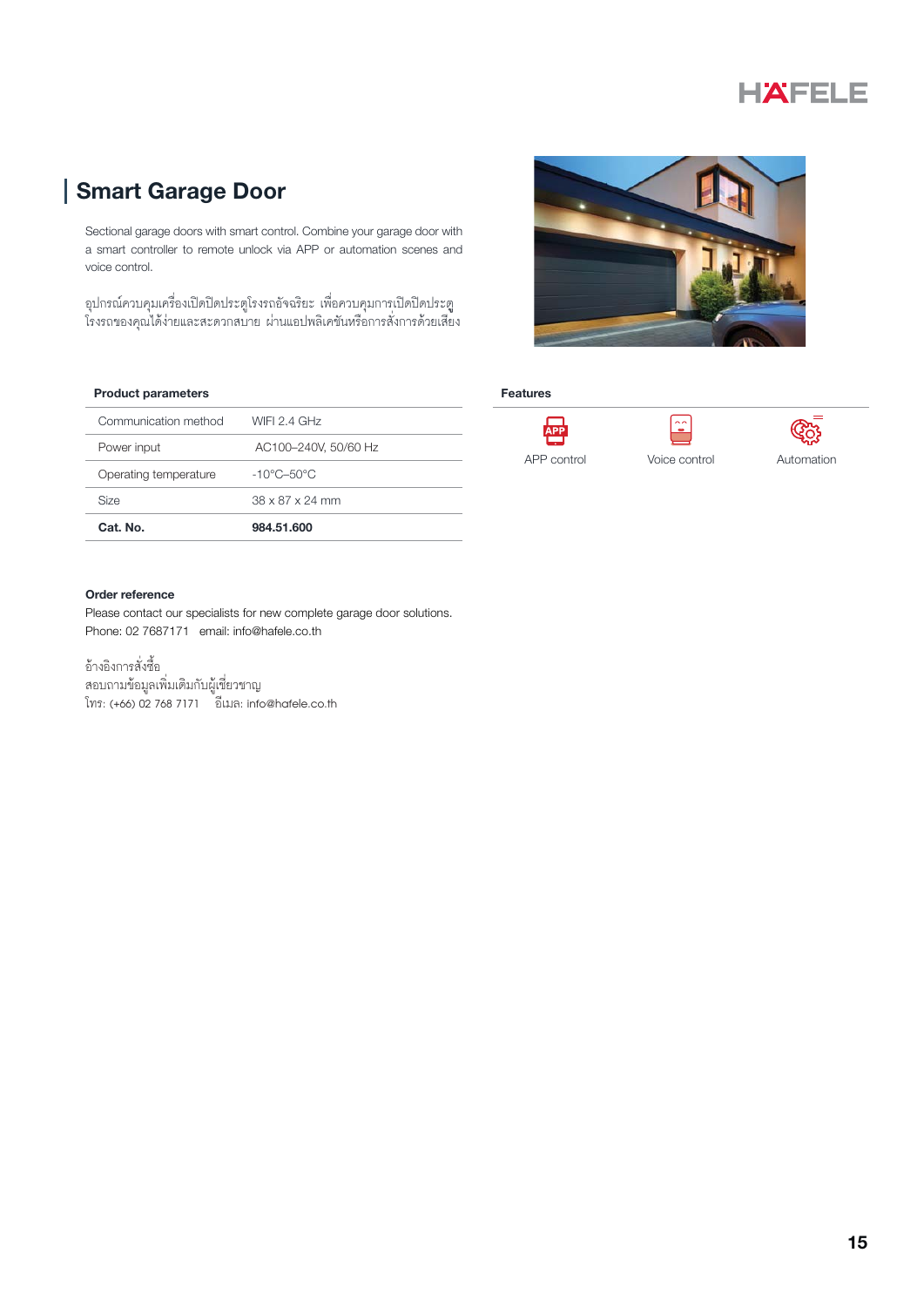### **IMPRINT**

This brochure is only intended for use by the recipient. It remains in all respects the property of Häfele.

Reproductions of this catalogue in whole or in part, the copying or imitation of any illustrations and the imitation of the layout are strictly prohibited.

The technical descriptions and dimensions in this catalogue, also those with the photographs and drawings, are not binding. We reserve the right to make design improvements. All dimensions in mm, unless stated otherwise.

We bear no liability for any misprints or other errors that might occur in the production of the catalogue.

All deliveries are made pursuant to Häfele's sales conditions.

March 2022 © Copyright by Häfele (Thailand) Limited All rights reserved Printed in Thailand

### สงวนลิขสิทธิ์

แคตตาล็อกเล่มนี้สงวนสิทธิ์ในการใช้งานเป็นคู่มือเลือกซื้อผลิตภัณฑ์เท่านั้น และถือเป็นสมบัติของบริษัทเฮเฟเล่โดยสมบูรณ์

ิการผลิตลอกเลียนแบบทั้งหมดหรือส่วนหนึ่งส่วนใด รวมทั้งการลอกเลียน แบบภาพหรือรูปแบบการจัดวางถือเป็นการละเมิดลิขสิทธิ์

คำบรรยายทางเทคนิคและขนาดของผลิตภัณฑ์ รวมถึงภาพและแบบร่าง ที่ปรากฏภายในไม่ถือเป็นข้อผูกมัดทางกฏหมายแต่อย่างใด ทางบริษัทฯ ขอสงวนสิทธิ์ในการปรับเปลี่ยนงานออกแบบในภายหลัง ขนาดของผลิตภัณฑ์ทั้งหมดมีหน่วยเป็นมิลลิเมตร ยกเว้นในกรณีที่ระบุเป็นหน่วยอื่น

้ทั้งนี้ ทางบริษัทฯ จะไม่ขอรับผิดชอบต่อความผิดพลาดใดๆ ที่อาจเกิดขึ้น ระหว่างขั้นตอนการผลิตแคตตาล็อก

การจัดส่งสินค้าจะเป็นไปตามเงื่อนไขการขายที่ระบุโดยบริษัทเฮเฟเล่

มีนาคม 2565 ้ลิขสิทธิ์ของบริษัท เฮเฟเล่ (ประเทศไทย) จำกัด สงวนลิขสิทธิ์ พิมพ์ที่ประเทศไทย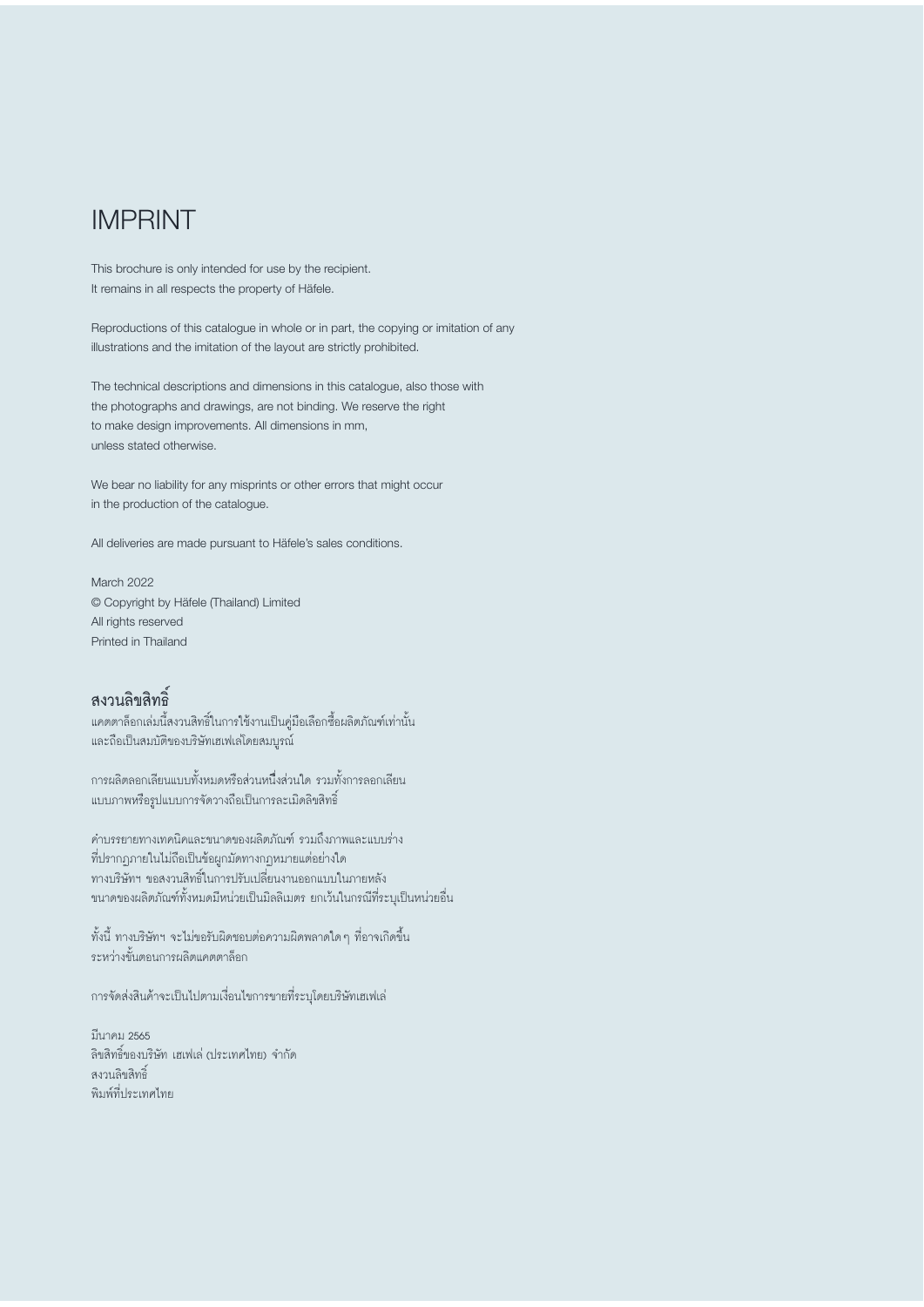



**@hafelethailand Matele Thailand Rafele Thailand** 





**www.hafele.com www.hafelethailand.com**

### **Häfele (Thailand) Limited**

**Häfele Design Studio (Bangkok)** 57 Soi Sukhumvit 64, Sukhumvit Rd., Phrakanong Tai, Phrakanong, 88/8 Moo 11, Bangkok 10260 Telephone: (02) 768-7171

**Häfele Design Studio (Pattaya)** Nongprue,Banglamung, Chonburi 20150 Telephone: (038) 332-485-8

**Häfele Design Studio (Hua Hin)** 15/84 Soi Hua Hin 29, Petchkasem Rd., Hua Hin,

Prachuapkirikhan 77110 Telephone: (032) 547-704 **Häfele Design Center (Phuket)** Opposite Big C, 81 Moo 5, Chalermprakiet Ror-9 Rd., Vichit, Muang, Phuket 83000 Telephone: (076) 304-460

**Häfele Design Studio (Chiang Mai)** 498 Chiang Mai-Lampang Rd., Thasala,Mueang Chiang Mai, Chiang Mai 50000 Telephone: (053) 240-300



**Cat. No. 732.04.463**